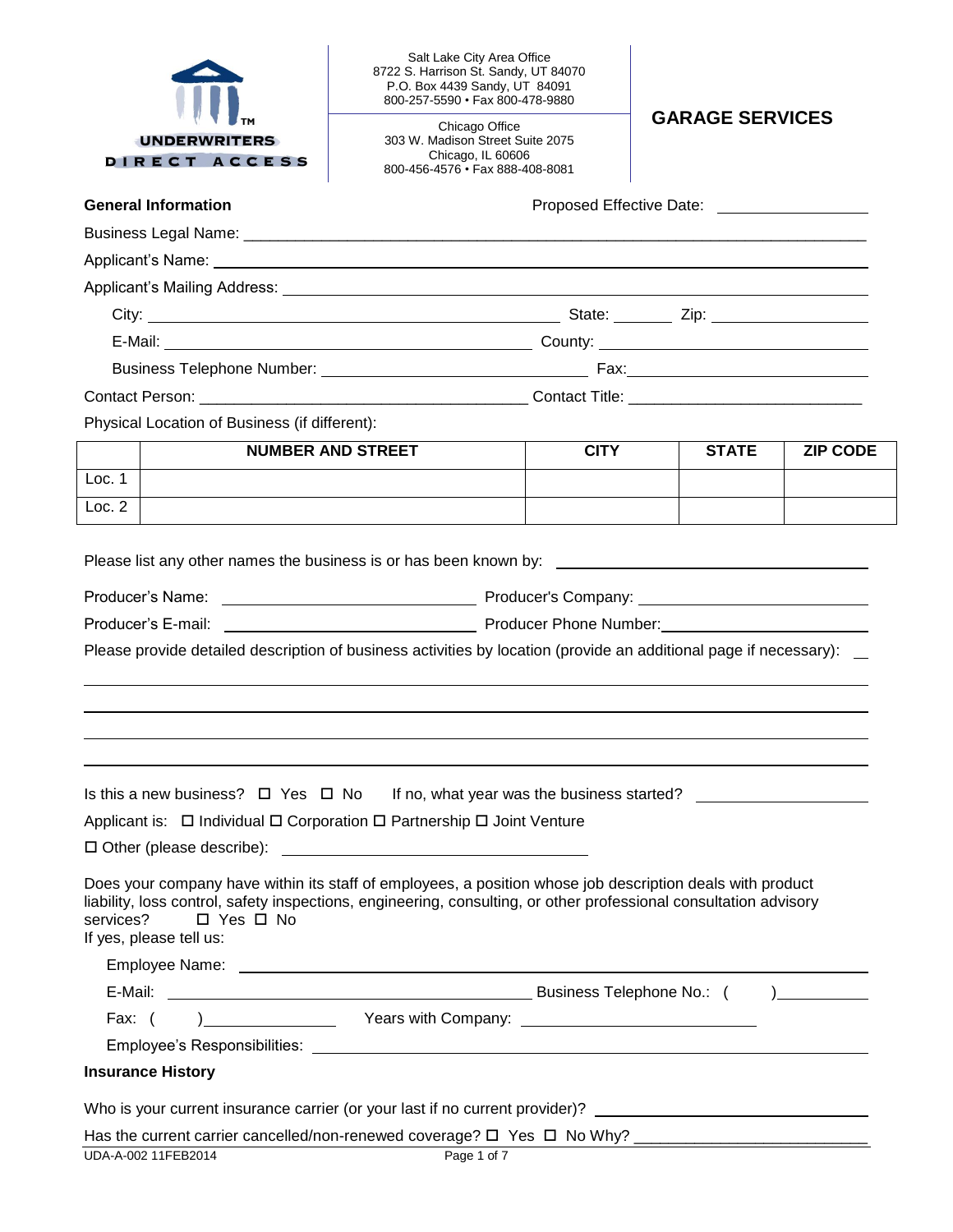## Attach a five year loss/claims history, including details. **(REQUIRED)**

Provide name(s) for all insurance companies that have provided Applicant insurance for the last three years:

|                        | Coverage: | Coverage: | Coverage: |
|------------------------|-----------|-----------|-----------|
| <b>Company Name</b>    |           |           |           |
| <b>Expiration Date</b> |           |           |           |
| Annual Premium         | \$        | D         | จ         |
| <b>Policy Limits</b>   |           |           |           |

Have you had any incident, event, occurrence, loss, or Wrongful Act which might give rise to a Claim covered by this Policy, prior to the inception of this Policy?  $\Box$  Yes  $\Box$  No

If yes, please provide details (provide an additional page if necessary) :

Has the Applicant, or anyone on the Applicant's behalf, attempted to place this risk in standard markets? Yes No

If the standard markets are declining placement, please explain why:

#### **Coverage Requested**

#### **Garage Liability Limits**

Per Act/Aggregate Per Person/Per Act/Aggregate

| \$25,000/\$75,000     | \$25,000/\$50,000/\$100,000       |
|-----------------------|-----------------------------------|
| \$50,000/\$100,000    | \$50,000/\$100,000/\$300,000      |
| \$100,000/\$300,000   | \$100,000/\$250,000/\$1,000,000   |
| \$250,000/\$1,000,000 | \$250,000/\$500,000/\$1,000,000   |
| \$500,000/\$1,000,000 | \$500,000/\$1,000,000/\$2,000,000 |
| Other:                | Other:                            |

**Self-Insured Retention (SIR):** □ \$1,000 (Minimum) □ \$1,500 □ \$2,500 □ \$5,000 □ \$10,000

**GKLL - Garage Keepers Legal Liability Limits** (Physical Damage for customer's vehicles in the Named

Insured's care, custody and control)

- □ Legal Liability Basis (GKLL)
- D Direct Primary Basis (GKDP)

#### \*Please complete the below table for needed GKLL/GKDP

| <b>GKLL/</b><br><b>GKDP</b> | <b>MAX LIMIT AT EACH</b><br><b>LOCATION</b> | <b>MAX VALUE PER VEHICLE</b> | <b>MAX # OF VEHICLES</b><br><b>STORED</b> |
|-----------------------------|---------------------------------------------|------------------------------|-------------------------------------------|
| Loc. $#1$                   |                                             | Φ                            |                                           |
| Loc. $#2$                   |                                             | Φ                            |                                           |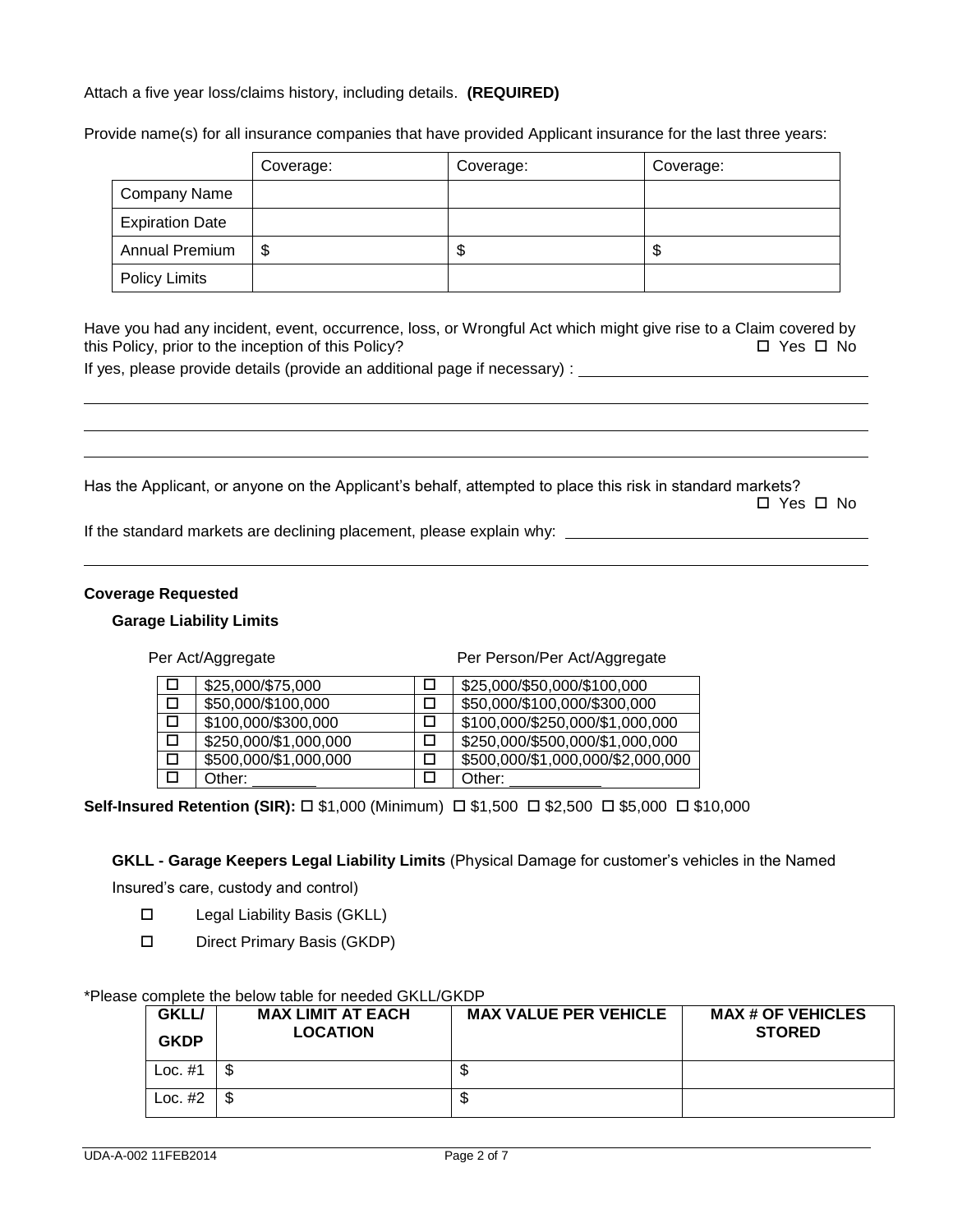## **Business Activities**

Check all that apply and complete Annual Gross Receipts and percent of business:

|              | <b>Type</b>                                   | <b>Annual Gross Receipts</b> | <b>Percent of Business</b> |
|--------------|-----------------------------------------------|------------------------------|----------------------------|
| $\mathbf{D}$ | Automotive Parts & Supply Sales:              |                              |                            |
| $\Box$       | Automotive Parts & Supply Sales - No Install: |                              |                            |
| $\Box$       | <b>Automotive Quick Lubrication Services:</b> |                              |                            |
| $\Box$       | Automotive Repair & Service:                  |                              |                            |
| $\Box$       | Car Wash - other than self-service:           |                              |                            |
| $\Box$       | Car Wash - self-service:                      |                              |                            |
| $\Box$       | Convenience Food/Gasoline Store:              |                              |                            |
| $\Box$       | Dealership - Sales of New or Used Vehicles:   |                              |                            |
| $\Box$       | Do-it-yourself Auto Repair Shop:              |                              |                            |
| $\Box$       | Parking Lot - public - unattended:            |                              |                            |
| $\Box$       | Parking Lot - public - attended:              |                              |                            |
| $\Box$       | Propane, Butane Sales, or Other Liquefied     |                              |                            |
|              | Petroleum Gas:                                |                              |                            |
| $\Box$       | Storage of Vehicles:                          |                              |                            |
| $\Box$       | Salvage Yard:                                 |                              |                            |
| $\Box$       | Tire Dealers - New/Used Sales & Service:      |                              |                            |
| $\Box$       | Vehicle Rental: Short-term Rentals:           |                              |                            |
| $\Box$       | Other: (describe)                             |                              |                            |
|              | <b>TOTAL</b>                                  | \$                           |                            |

### **Please complete questions below that apply to the Business Activities:**

# **Automotive Service and Repair and Quick Lubrication Operations**

Please provide the percent of business allocated to each area below:

| % Alignment                                            | % Oil & Lube | _% suspension/ | % Wash/                                     | % Engine            |
|--------------------------------------------------------|--------------|----------------|---------------------------------------------|---------------------|
|                                                        |              | frame          | Detail                                      | Overhaul            |
| % Brakes                                               | % Paint or   | % Roadside     | ___% Tune Up                                | % Custom            |
|                                                        | Bed liner    | Assistance     |                                             | <b>Fabrications</b> |
| % Lift Kits                                            | % Radiator   | _% Fiberglass  | ____% Body                                  | % Trailer           |
|                                                        |              |                |                                             | Hitch/ Tool Boxes   |
| Do you have any car lifts on site $\Box$ Yes $\Box$ No |              |                |                                             |                     |
|                                                        |              |                | How many service bays are operated on site? |                     |
| Do you allow customers in service bay area?            |              |                |                                             | □ Yes □ No          |
| Are any used parts or recycled parts used?             |              |                |                                             | □ Yes □ No          |
| Do you require products liability?                     |              |                |                                             | □ Yes □ No          |
| UDA-A-002 11FEB2014                                    |              | Page 3 of 7    |                                             |                     |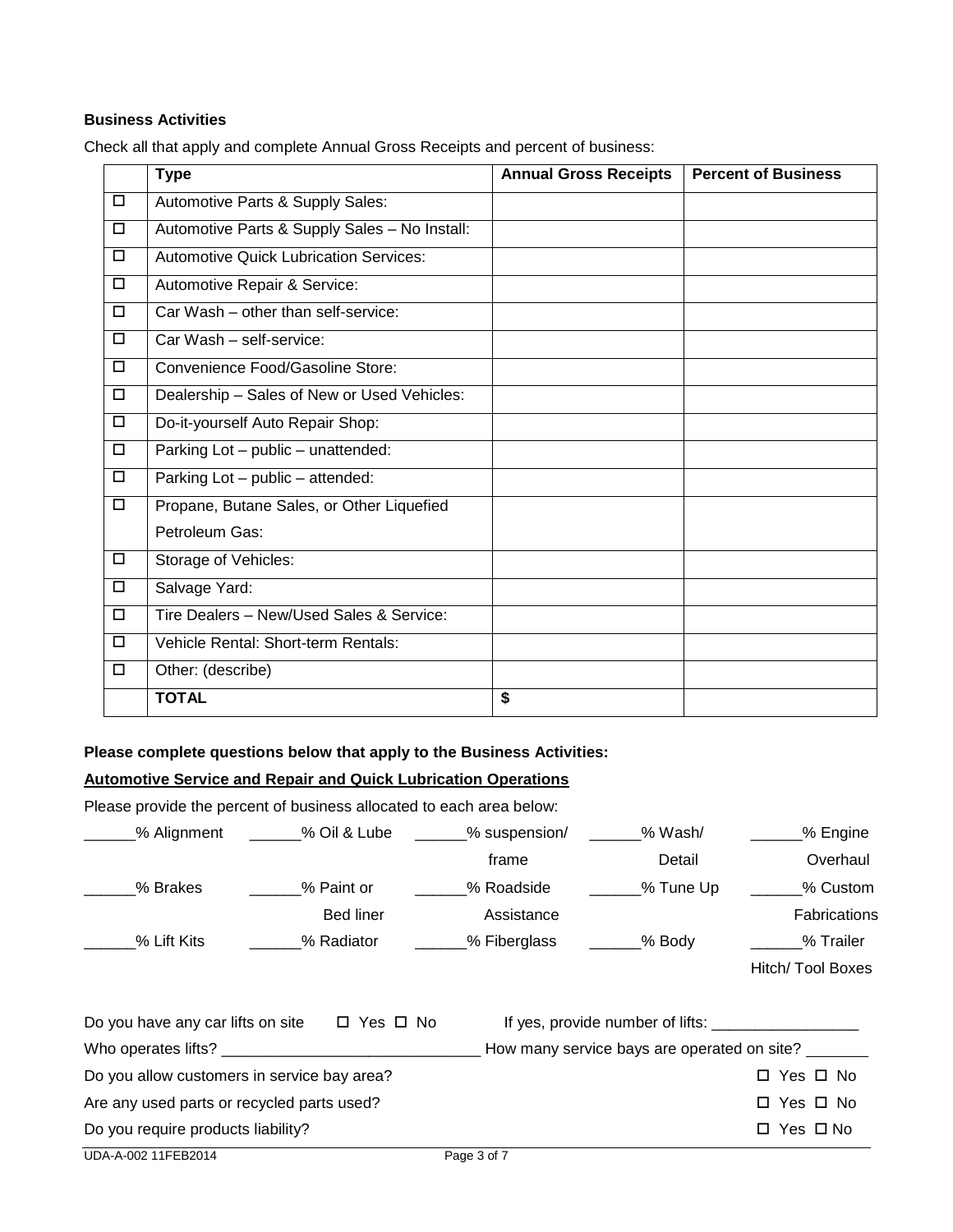If yes; please provide items that are fabricated or manufactured on site: \_\_\_\_\_\_\_\_\_\_\_\_\_\_\_\_\_\_\_\_\_\_\_\_\_\_\_\_\_\_\_\_\_

| *Note: Products liability will exclude any used parts                                                                        |                        |                                                                                                                   |
|------------------------------------------------------------------------------------------------------------------------------|------------------------|-------------------------------------------------------------------------------------------------------------------|
| Do you require completed operations coverage?                                                                                |                        | $\Box$ Yes $\Box$ No                                                                                              |
|                                                                                                                              |                        | If yes; please provide resumes on all key personnel including the education or training requirements of mechanics |
| Are there any vehicles held for sale?                                                                                        |                        |                                                                                                                   |
| <b>Consignment Sales:</b>                                                                                                    |                        | □ Yes □ No Receipts: _________________% of Business: ______________                                               |
|                                                                                                                              |                        |                                                                                                                   |
| Do-it-Yourself Auto Repair Shop                                                                                              |                        |                                                                                                                   |
| Do you have a paint booth? $\Box$ Yes $\Box$ No                                                                              |                        |                                                                                                                   |
| If yes; is it self-contained $\Box$ Yes $\Box$ No                                                                            | Is it well-ventilated? | $\Box$ Yes $\Box$ No                                                                                              |
|                                                                                                                              |                        |                                                                                                                   |
| What is the training of the paint booth operators? <u>example and the contract of the state of the state of the state of</u> |                        |                                                                                                                   |
| Do you have any lifts on site? $\Box$ Yes $\Box$ No                                                                          |                        | If yes, provide number of Lifts:                                                                                  |
|                                                                                                                              |                        |                                                                                                                   |
|                                                                                                                              |                        |                                                                                                                   |
| Do you loan or provide tools on site to customers?                                                                           |                        | $\Box$ Yes $\Box$ No                                                                                              |
| Are customers unattended on the premise at any time?                                                                         |                        | $\Box$ Yes $\Box$ No                                                                                              |
| Provide contract that customer signs to perform work on premises (Required)                                                  |                        |                                                                                                                   |
|                                                                                                                              |                        |                                                                                                                   |
| <b>Convenience Store/Gasoline Station</b>                                                                                    |                        |                                                                                                                   |
| How many gallons is sold annually?                                                                                           |                        |                                                                                                                   |
| Provide the breakdown of Applicant's annual gross receipts:                                                                  |                        |                                                                                                                   |
|                                                                                                                              |                        |                                                                                                                   |
|                                                                                                                              |                        |                                                                                                                   |
| □ Self-Service; % __________  □ Full Service; % _________  □ Self-Service & Full Service; %__________                        |                        |                                                                                                                   |
| <b>Parking Lots</b>                                                                                                          |                        |                                                                                                                   |
|                                                                                                                              |                        |                                                                                                                   |
| If leased or rented- you must provide a copy of the lease agreement with this Application                                    |                        |                                                                                                                   |
|                                                                                                                              |                        |                                                                                                                   |
|                                                                                                                              |                        |                                                                                                                   |
| Is there an attendant on the parking lot?                                                                                    |                        | □ Yes □ No                                                                                                        |
|                                                                                                                              |                        |                                                                                                                   |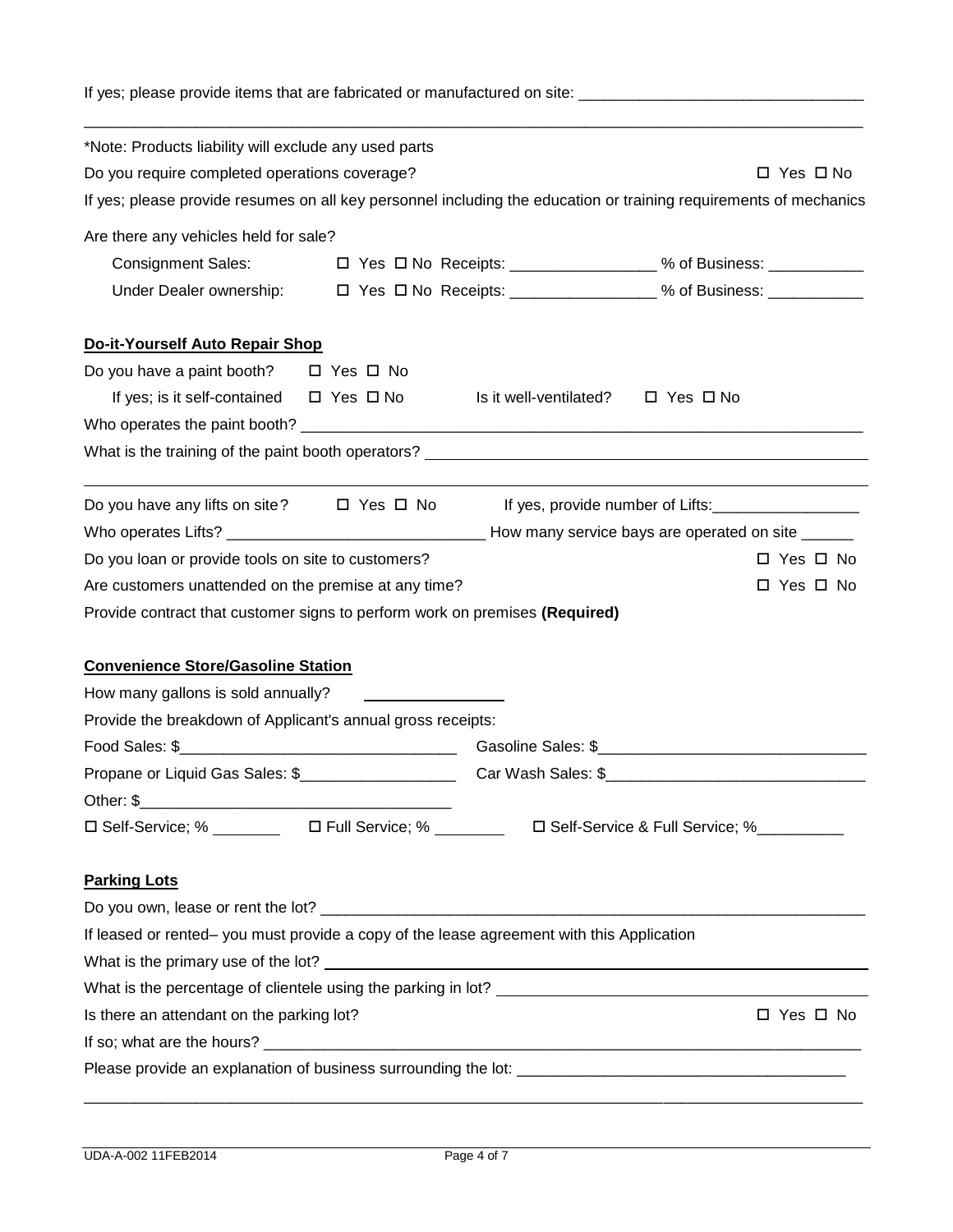# **Salvage Yards** Are there any car crushers on site?  $\Box$  Yes  $\Box$  Yes  $\Box$  No If yes; you must provide pictures of location with this Application How is the car crusher protected from the rest of the lot: Are customer allowed to pull their own parts: Unattended? Yes No With a scheduled employee?  $\Box$  Yes  $\Box$  No Is there a guard(s) or lot dog(s) on premise?  $\Box$  Yes  $\Box$  No If yes, what is the purpose:  $\Box$ Are the dog(s) leashed at all times?  $\Box$  Yes  $\Box$  No **Tire Dealers & Service** Percent of New: \_\_\_\_\_\_\_\_\_\_\_\_\_\_\_\_ Percent of Used:\_\_\_\_\_\_\_\_\_\_\_\_\_\_\_\_ Are any used tires retreaded or recapped? 
<br>
Are any used tires retreaded or recapped? If yes, please provide all details regarding who performs such work, where the tires are purchased, grade of used tire and any other pertinent information (provide an additional page if necessary): \_\_\_\_\_\_\_\_\_\_\_\_\_\_\_\_\_\_\_\_\_\_\_\_\_\_ \_\_\_\_\_\_\_\_\_\_\_\_\_\_\_\_\_\_\_\_\_\_\_\_\_\_\_\_\_\_\_\_\_\_\_\_\_\_\_\_\_\_\_\_\_\_\_\_\_\_\_\_\_\_\_\_\_\_\_\_\_\_\_\_\_\_\_\_\_\_\_\_\_\_\_\_\_\_\_\_\_\_\_\_\_\_\_\_\_\_ \_\_\_\_\_\_\_\_\_\_\_\_\_\_\_\_\_\_\_\_\_\_\_\_\_\_\_\_\_\_\_\_\_\_\_\_\_\_\_\_\_\_\_\_\_\_\_\_\_\_\_\_\_\_\_\_\_\_\_\_\_\_\_\_\_\_\_\_\_\_\_\_\_\_\_\_\_\_\_\_\_\_\_\_\_\_\_\_\_\_ Do you have contract(s) with any manufacturers? Please provide the manufacturers name and contact information: \_\_\_\_\_\_\_\_\_\_\_\_\_\_\_\_\_\_\_\_\_\_\_\_\_\_\_\_\_\_\_\_\_\_\_\_\_\_\_\_\_\_\_\_\_\_\_\_\_\_\_\_\_\_\_\_\_\_\_\_\_\_\_\_\_\_\_\_\_\_\_\_\_\_\_\_\_\_\_\_\_\_\_\_\_\_\_\_\_\_ \_\_\_\_\_\_\_\_\_\_\_\_\_\_\_\_\_\_\_\_\_\_\_\_\_\_\_\_\_\_\_\_\_\_\_\_\_\_\_\_\_\_\_\_\_\_\_\_\_\_\_\_\_\_\_\_\_\_\_\_\_\_\_\_\_\_\_\_\_\_\_\_\_\_\_\_\_\_\_\_\_\_\_\_\_\_\_\_\_\_ Do you require products liability? 
<br>
Do you require products liability? If yes; please provide a list of items that are fabricated or manufactured on site: \_\_\_\_\_\_\_\_\_\_\_\_\_\_\_\_\_\_\_\_\_\_\_\_\_\_\_\_\_\_\_\_\_\_\_\_\_\_\_\_\_\_\_\_\_\_\_\_\_\_\_\_\_\_\_\_\_\_\_\_\_\_\_\_\_\_\_\_\_\_\_\_\_\_\_\_\_\_\_\_\_\_\_\_\_\_\_\_\_\_ \_\_\_\_\_\_\_\_\_\_\_\_\_\_\_\_\_\_\_\_\_\_\_\_\_\_\_\_\_\_\_\_\_\_\_\_\_\_\_\_\_\_\_\_\_\_\_\_\_\_\_\_\_\_\_\_\_\_\_\_\_\_\_\_\_\_\_\_\_\_\_\_\_\_\_\_\_\_\_\_\_\_\_\_\_\_\_\_\_\_ \*Note: Products liability will exclude any used parts **Risk Management**

1. Please describe test drive procedures in detail (provide an additional page if necessary):

2. Radius of Operation:

Lot Safety: - please provide detailed answers to the following for all lots listed above (provide an additional page if necessary):

- 3. Are there cameras on premises both inside and outside of the facility?  $\square$  Yes  $\square$  No
- 4. Lot security measures:
	- a. If autos are outside, is the protected?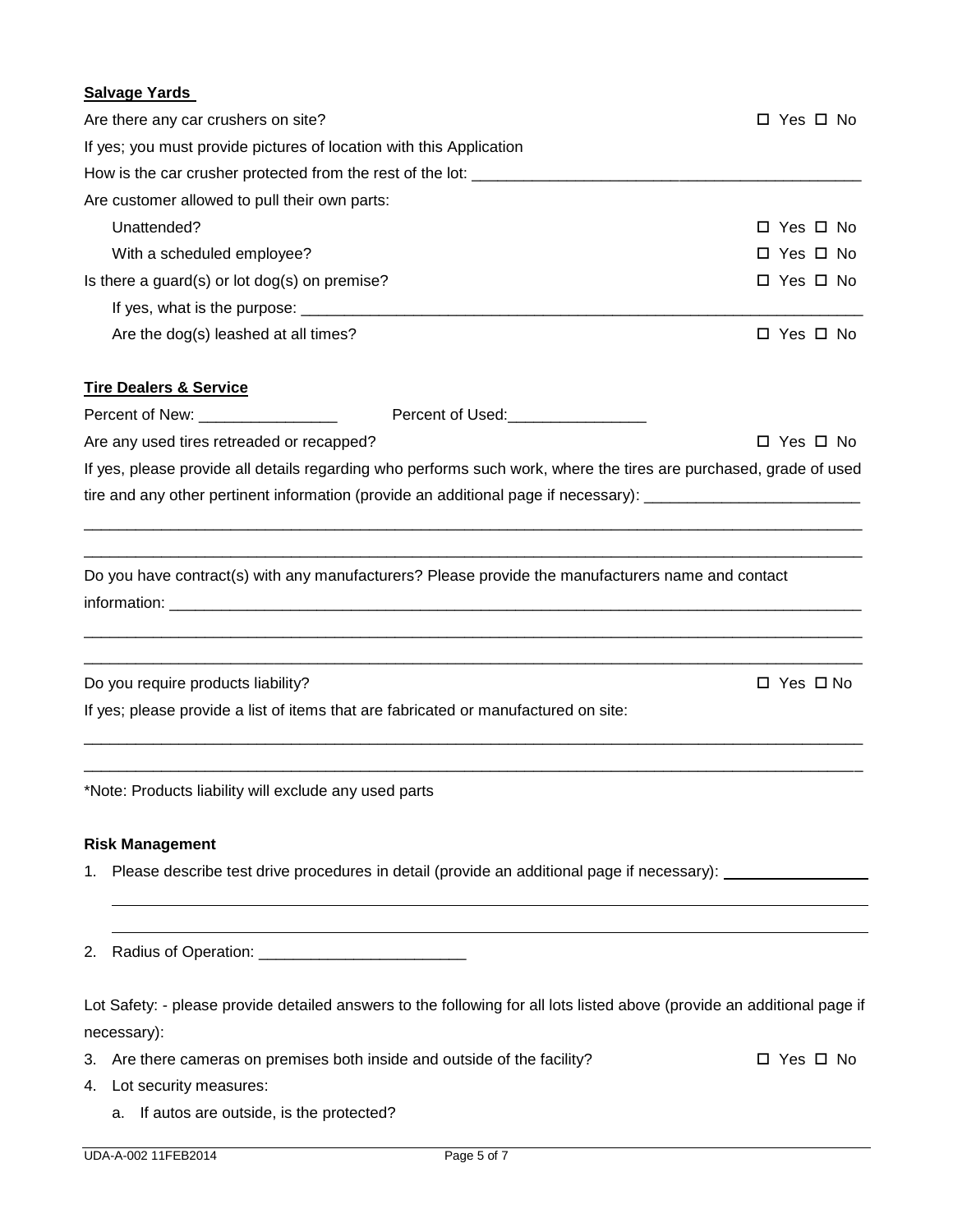|                                                                   | If no - explain methods of protection: example and the explanation of the explainment of the explainment of the explanation of the explanation of the explanation of the explanation of the explanation of the explanation of |
|-------------------------------------------------------------------|-------------------------------------------------------------------------------------------------------------------------------------------------------------------------------------------------------------------------------|
| Is the lot protected by posts not more than six feet apart?<br>5. | $\Box$ Yes $\Box$ No                                                                                                                                                                                                          |
| Does a floodlight illuminate the entire lot when dark?<br>6.      | $\Box$ Yes $\Box$ No                                                                                                                                                                                                          |
| 7. Is there security present or?                                  | $\Box$ Yes $\Box$ No                                                                                                                                                                                                          |
|                                                                   |                                                                                                                                                                                                                               |
|                                                                   |                                                                                                                                                                                                                               |
|                                                                   |                                                                                                                                                                                                                               |
|                                                                   |                                                                                                                                                                                                                               |
|                                                                   |                                                                                                                                                                                                                               |
| Do you contract with a company for towing pick-ups?<br>a.         | $\Box$ Yes $\Box$ No                                                                                                                                                                                                          |
| 10. Towing:<br>b.                                                 | Do you pick up or deliver automobiles for Services or Repair work yourself?<br>$\Box$ Yes $\Box$ No                                                                                                                           |
| Number of annual tows: _______________                            |                                                                                                                                                                                                                               |
| Do you repossess any autos? (Recovery application needed)<br>C.   | $\Box$ Yes $\Box$ No                                                                                                                                                                                                          |

# **Employee Information**

Please complete the below (provide an additional page if necessary) (no coverage will be afforded unless the driver is scheduled below):

Include all Proprietors, partners and executives active in the business, salespersons, general managers, service managers, and any employee who drives Autos - **Minimum age of drivers is 23** 

| <b>NAME</b> | <b>LOC</b><br># | <b>POSITION</b> | D.O.B. | <b>DRIVERS LICENSE #</b> | <b>STATE</b> | <b>FURNISHE</b><br><b>D AUTO</b> | <b>STATUS</b>    |
|-------------|-----------------|-----------------|--------|--------------------------|--------------|----------------------------------|------------------|
|             |                 |                 |        |                          |              | $\square$ Yes                    | $\Box$ Full Time |
|             |                 |                 |        |                          |              | $\square$ No                     | $\Box$ Part Time |
|             |                 |                 |        |                          |              | $\square$ Yes                    | $\Box$ Full Time |
|             |                 |                 |        |                          |              | $\square$ No                     | $\Box$ Part Time |
|             |                 |                 |        |                          |              | $\Box$ Yes                       | $\Box$ Full Time |
|             |                 |                 |        |                          |              | $\square$ No                     | □ Part Time      |
|             |                 |                 |        |                          |              | $\square$ Yes                    | $\Box$ Full Time |
|             |                 |                 |        |                          |              | $\square$ No                     | $\Box$ Part Time |
|             |                 |                 |        |                          |              | $\Box$ Yes                       | $\Box$ Full Time |
|             |                 |                 |        |                          |              | $\square$ No                     | □ Part Time      |
|             |                 |                 |        |                          |              | $\Box$ Yes                       | $\Box$ Full Time |
|             |                 |                 |        |                          |              | $\square$ No                     | $\Box$ Part Time |